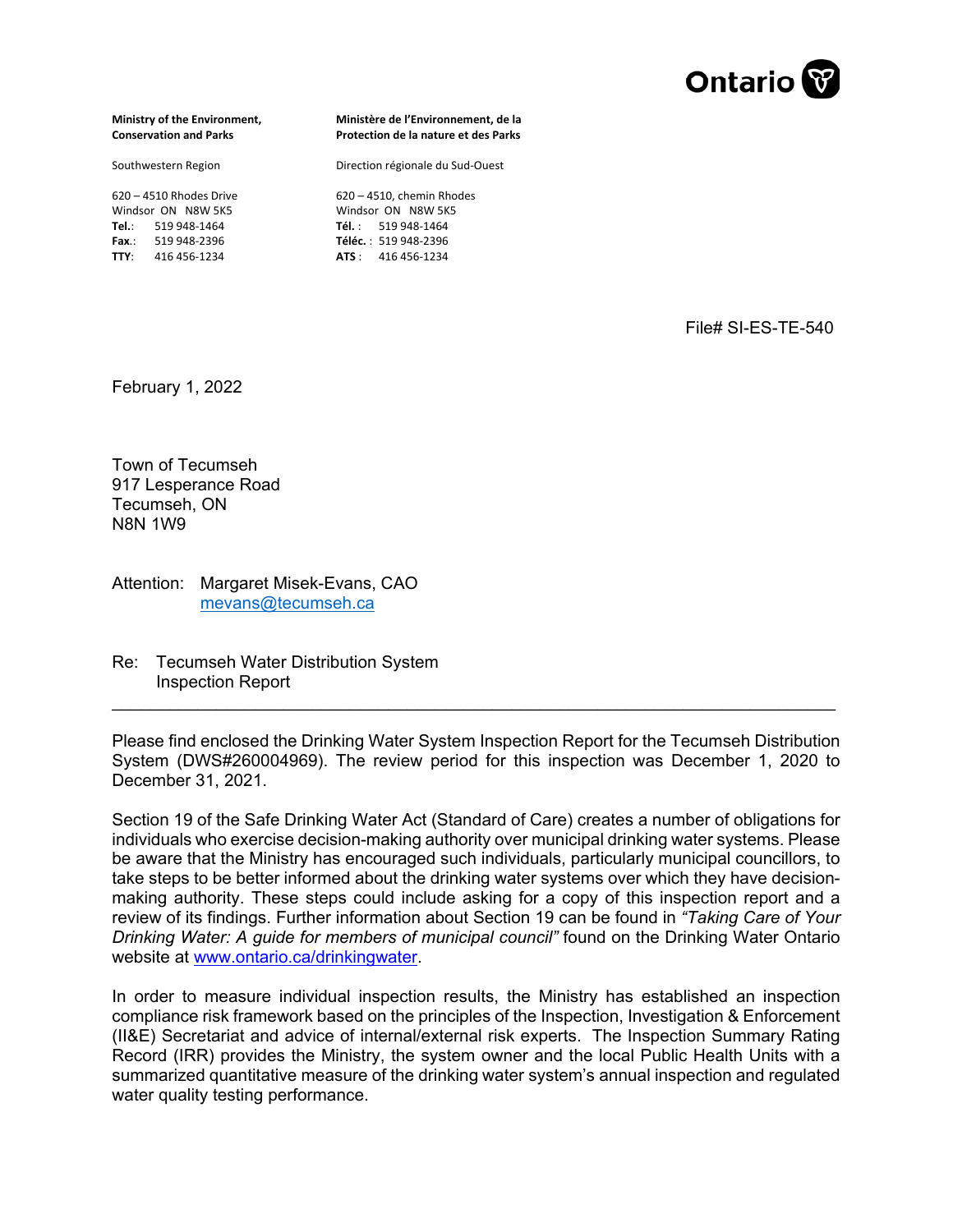Please note that due to a change in IT systems, the Inspection Rating Report (IRR) cannot be generated at the same time as the inspection report. The IRR will be sent separately and prior to any public release (typically within 1-2 month of the completion of the inspection).

IRR ratings are published (for the previous inspection year) in the Ministry's Chief Drinking Water Inspectors' Annual Report. If you have any questions or concerns regarding the rating, please contact Marc Bechard, Water Compliance Supervisor, at (519) 490-0761.

Likewise, if you have any questions or concerns regarding this report, please call me at (226) 280-1556.

Yours truly,

Net Sillet

Neil Gilbert, P.Eng. Provincial Officer – Water Inspector Southwestern Region Ministry of the Environment, Conservation and Parks Sarnia District – Windsor Area Office

Encl.

cc: Dr. Shanker Nesathurai, Medical Officer of Health, Windsor-Essex County HU, [snesathurai@wechu.org](mailto:snesathurai@wechu.org) Nicole Dupuis, CEO, Windsor-Essex County HU, [ndupuis@wechu.org](mailto:ndupuis@wechu.org)  Kristy McBeth, Director of Health Protection, Windsor-Essex County HU, [kmcbeth@wechu.org](mailto:kmcbeth@wechu.org)  Phil Wong, Manager, Environmental Health, Windsor-Essex County HU, [pwong@wechu.org](mailto:pwong@wechu.org) Victoria Peczulis, Manager, Environmental Health, Windsor-Essex County HU, [vpeczulis@wechu.org](mailto:vpeczulis@wechu.org)  Phil Bartnik, Director of Public Works & Eng. Services, Town of Tecumseh, [pbartnik@tecumseh.ca](mailto:pbartnik@tecumseh.ca)  Brad Dupuis, Manager of Water Services, Town of Tecumseh, [bdupuis@tecumseh.ca](mailto:bdupuis@tecumseh.ca) Marc Bechard, Water Compliance Supervisor, MECP Sarnia District, [marc.bechard@ontario.ca](mailto:marc.bechard@ontario.ca)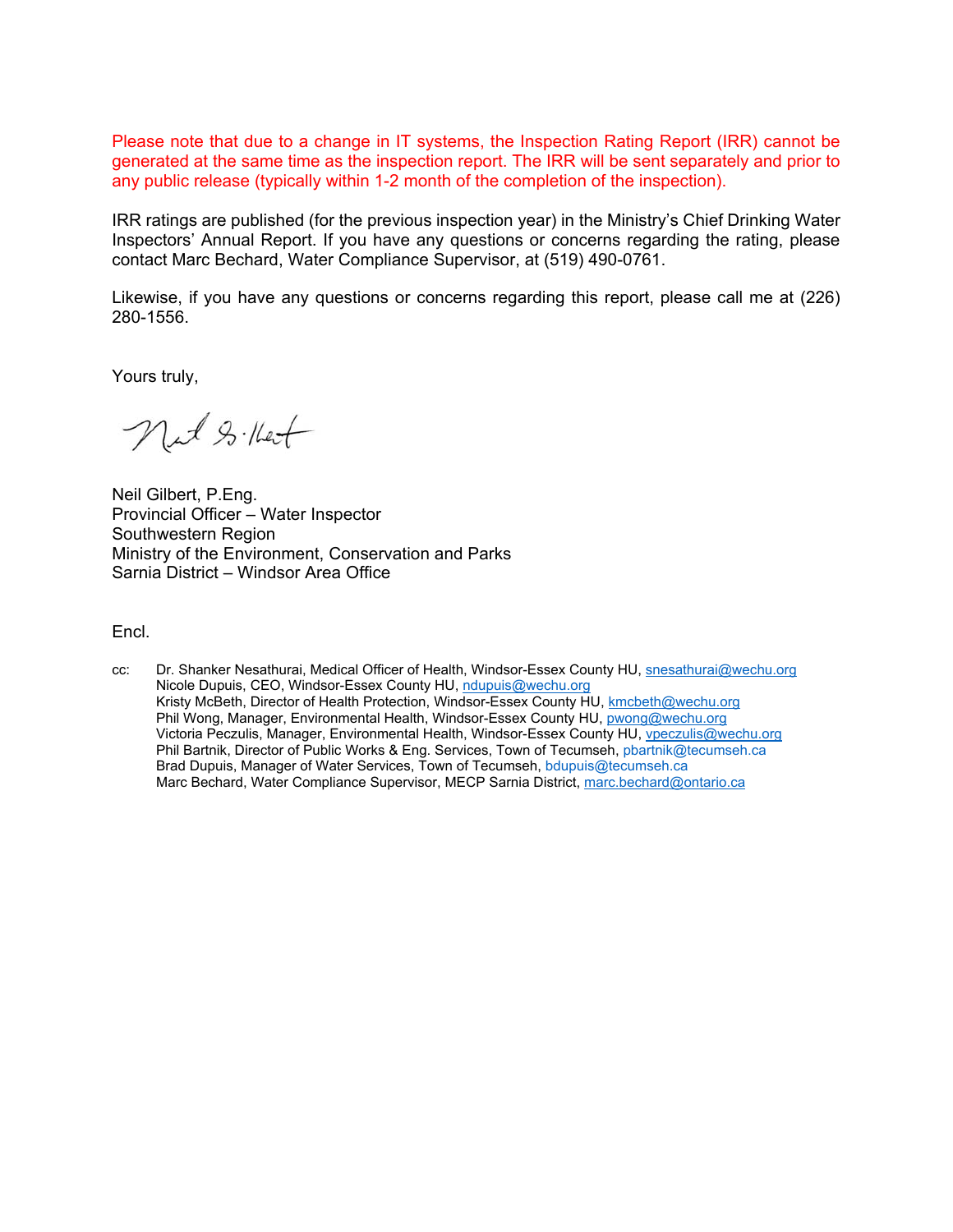

## **Table of Contents**

| <b>Inspection Report</b>             | 1        |
|--------------------------------------|----------|
| Signature                            | 2        |
| Non-Compliance/Non-Conformance Items | 3        |
| <b>Inspection Details</b>            | $4 - 10$ |

[Appendix A: Stakeholder Appendix](#page-13-0)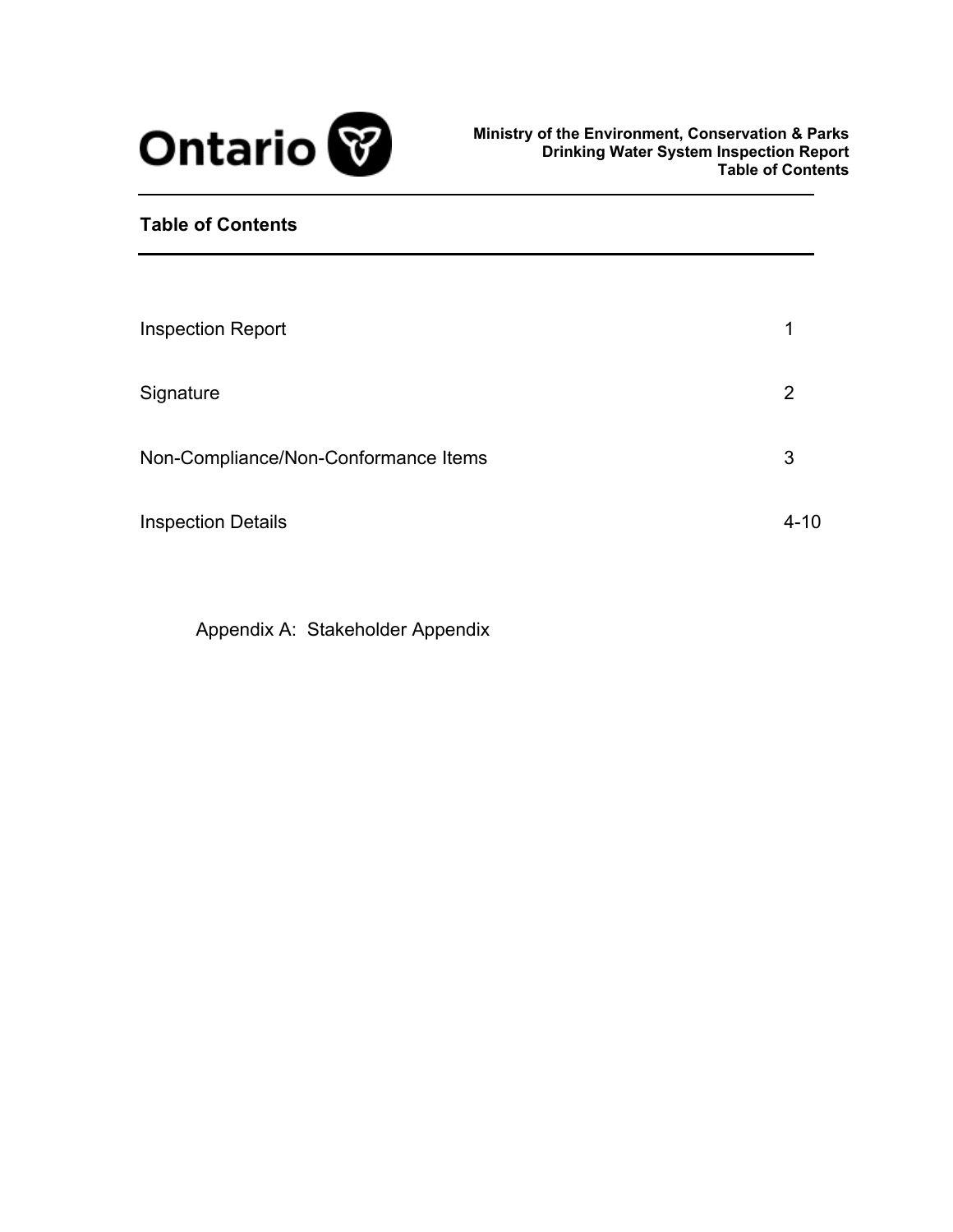

# <span id="page-3-0"></span>TECUMSEH DISTRIBUTION SYSTEM

# **Inspection Report**

,

| <b>System Number:</b>         | 260004969    |
|-------------------------------|--------------|
| <b>Inspection Start Date:</b> | 01/06/2022   |
| <b>Inspection End Date:</b>   | 02/01/2022   |
| Inspected By:                 | Neil Gilbert |
| Badge #:                      | 1072         |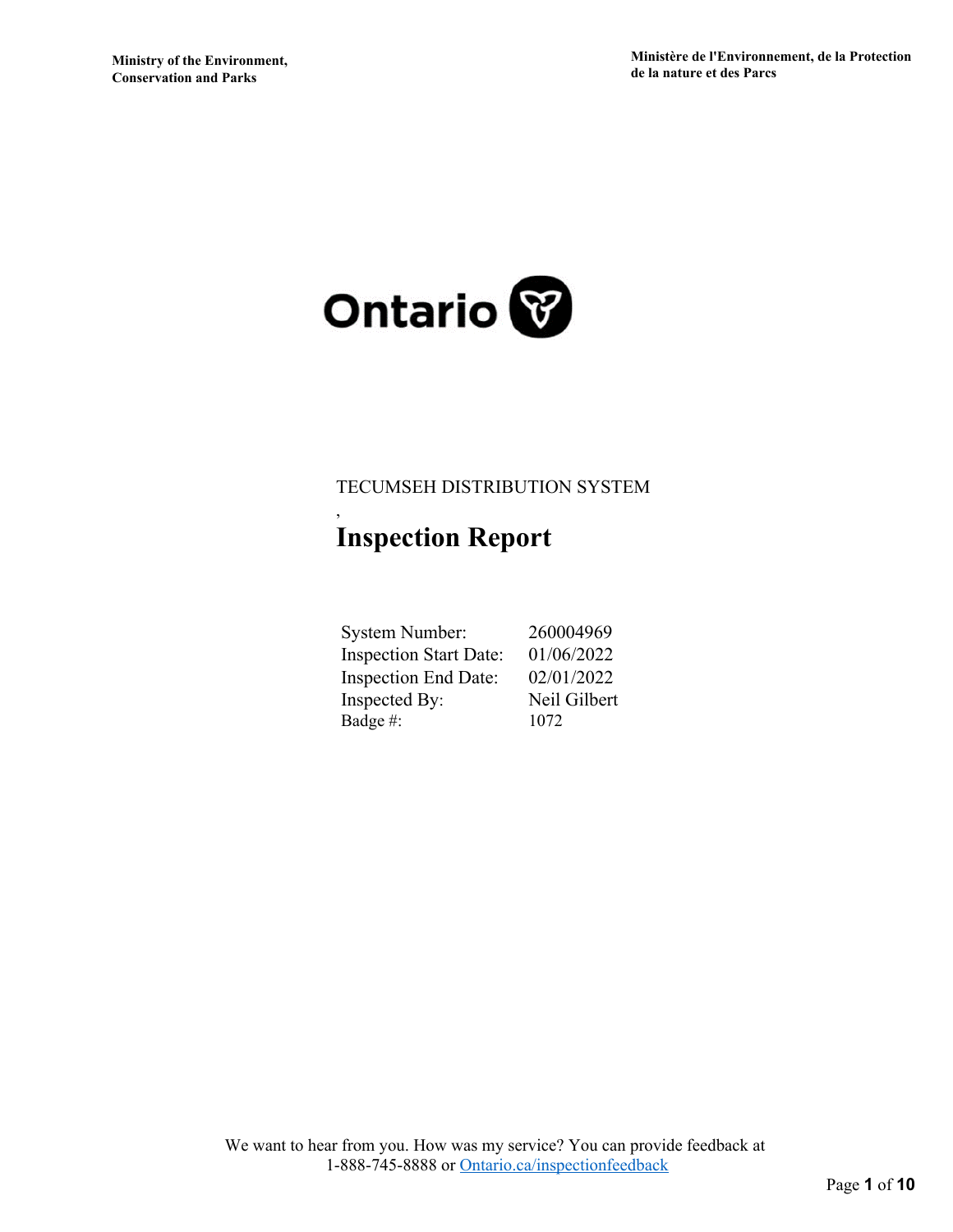**Ministry of the Environment, Conservation and Parks**

**Ministère de l'Environnement, de la Protection de la nature et des Parcs**

 $\negthinspace \mathcal{P}$  and  $\varphi_3$  that

<span id="page-4-0"></span>(signature)

We want to hear from you. How was my service? You can provide feedback at 1-888-745-8888 or [Ontario.ca/inspectionfeedback](HTTP://Ontario.ca/inspectionfeedback)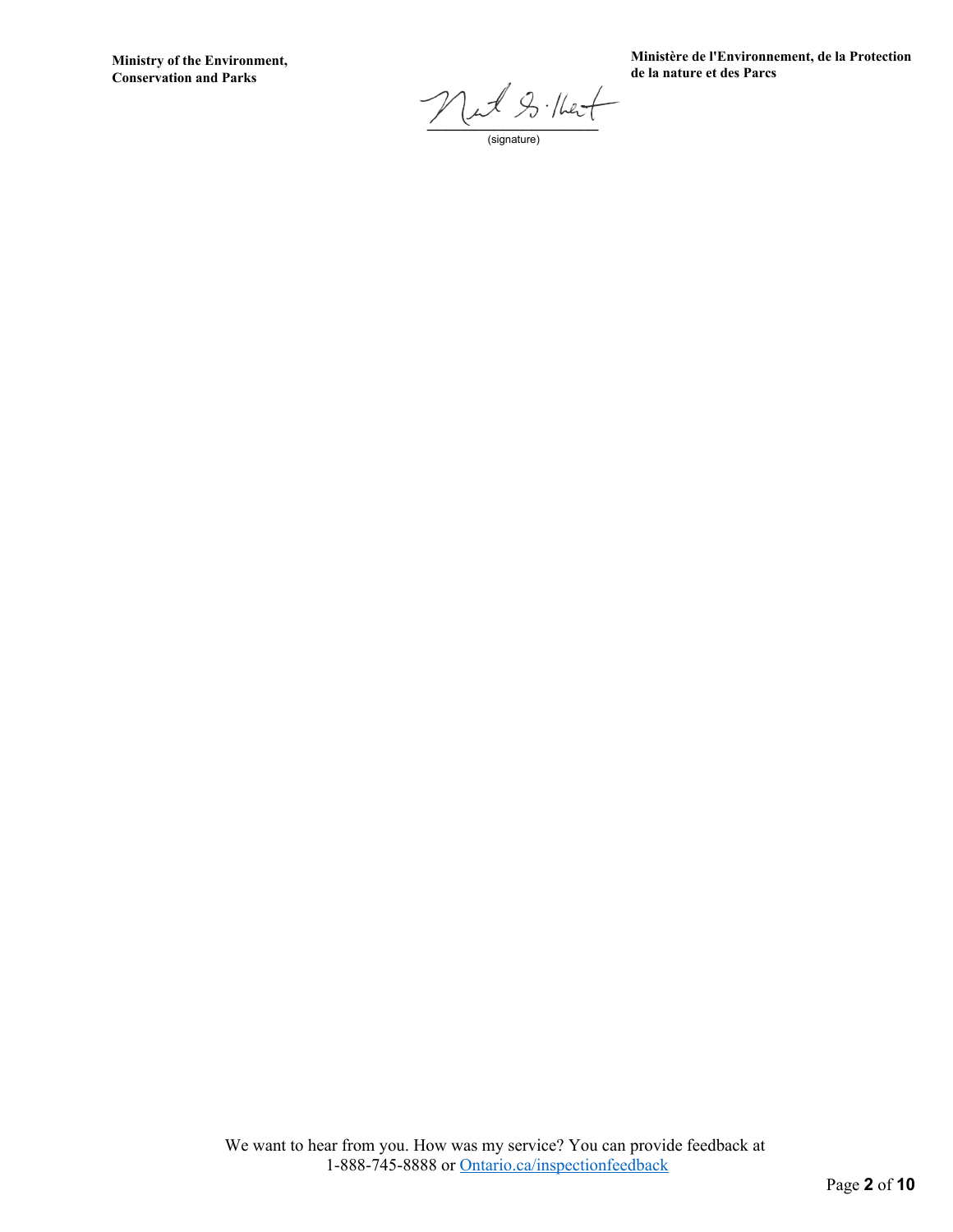### <span id="page-5-0"></span>**NON-COMPLIANCE/NON-CONFORMANCE ITEMS**

This should not be construed as a confirmation of full compliance with all potential applicable legal requirement and BMPs. These inspection findings are limited to the components and/or activities that were assessed, and the legislative framework(s) that were applied. It remains the responsibility of the owner to ensure compliance with all applicable legislative and regulatory requirements.

If you have any questions related to this inspection, please contact the signed Provincial Officer.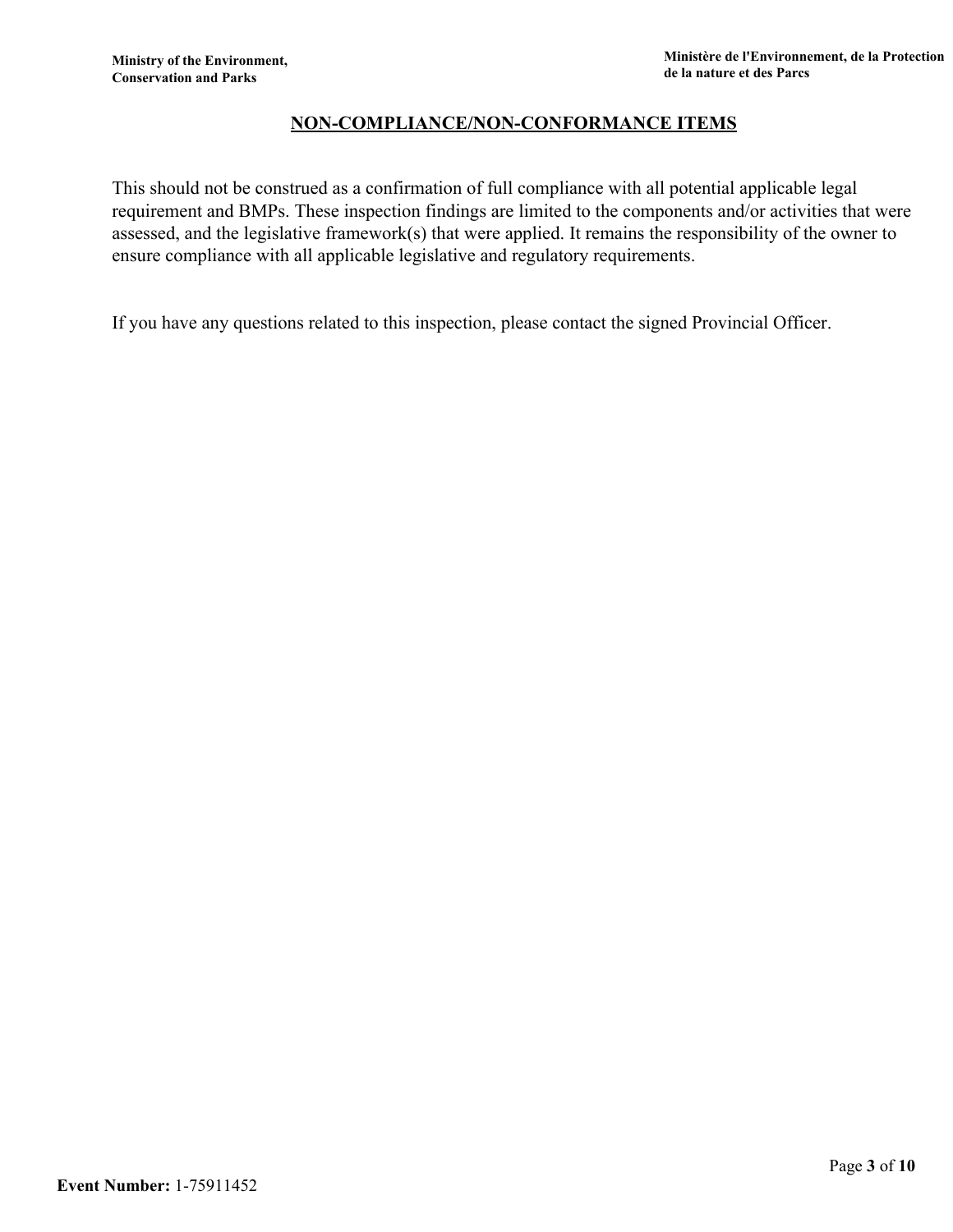### <span id="page-6-0"></span>**INSPECTION DETAILS**

This section includes all questions that were assessed during the inspection.

#### **Ministry Program: Regulated Activity:** DRINKING WATER : DW Municipal Residential

| <b>Question ID</b>                                                                              | MRDW1001000                            |                 |                    |
|-------------------------------------------------------------------------------------------------|----------------------------------------|-----------------|--------------------|
| Question                                                                                        |                                        | <b>Question</b> | Legislative        |
|                                                                                                 |                                        | <b>Type</b>     | <b>Requirement</b> |
|                                                                                                 | What was the scope of this inspection? | Information     | Not Applicable     |
| <b>Observation</b>                                                                              |                                        |                 |                    |
| The primary focus of this inspection is to confirm compliance with Ministry of the Environment, |                                        |                 |                    |
| Conservation and Parks (MECP) legislation as well as evaluating conformance with ministry       |                                        |                 |                    |
| dripleing water policies and quidolines during the inspection period. The ministry utilizes a   |                                        |                 |                    |

drinking water policies and guidelines during the inspection period. The ministry utilizes a comprehensive, multi-barrier approach in the inspection of water systems that focuses on the source, treatment, and distribution components as well as management practices.

This drinking water system is subject to the legislative requirements of the Safe Drinking Water Act, 2002 (SDWA) and regulations made therein, including Ontario Regulation 170/03, "Drinking Water Systems" (O.Reg. 170/03). This inspection has been conducted pursuant to Section 81 of the SDWA.

This inspection report does not suggest that all applicable legislation and regulations were evaluated. It remains the responsibility of the owner to ensure compliance with all applicable legislative and regulatory requirements. The review period for this inspection was from December 1, 2020 to December 31, 2021.

| <b>Question ID</b><br>MRDW1000000                                                                                                            |                 |                    |
|----------------------------------------------------------------------------------------------------------------------------------------------|-----------------|--------------------|
| <b>Question</b>                                                                                                                              | <b>Question</b> | Legislative        |
|                                                                                                                                              | <b>Type</b>     | <b>Requirement</b> |
| Does this drinking water system provide primary                                                                                              | Information     | Not Applicable     |
| disinfection?                                                                                                                                |                 |                    |
| <b>Observation</b>                                                                                                                           |                 |                    |
| This Drinking Water System provides for only secondary disinfection and distribution of water.                                               |                 |                    |
| Primary disinfection is undertaken by another regulated Drinking Water System which provides<br>treated water to this Drinking Water System. |                 |                    |

| <b>Question ID</b> | MRDW1033000                                                                                                             |                         |                                                                                       |
|--------------------|-------------------------------------------------------------------------------------------------------------------------|-------------------------|---------------------------------------------------------------------------------------|
| Question           |                                                                                                                         | <b>Question</b><br>Type | Legislative<br>Requirement                                                            |
|                    | Is the secondary disinfectant residual measured as required<br>for the large municipal residential distribution system? | Legislative             | $SDWA$   O. Reg.<br>$170/03$   7-2   (3),<br>$SDWA$   O. Reg.<br>$170/03$   7-2   (4) |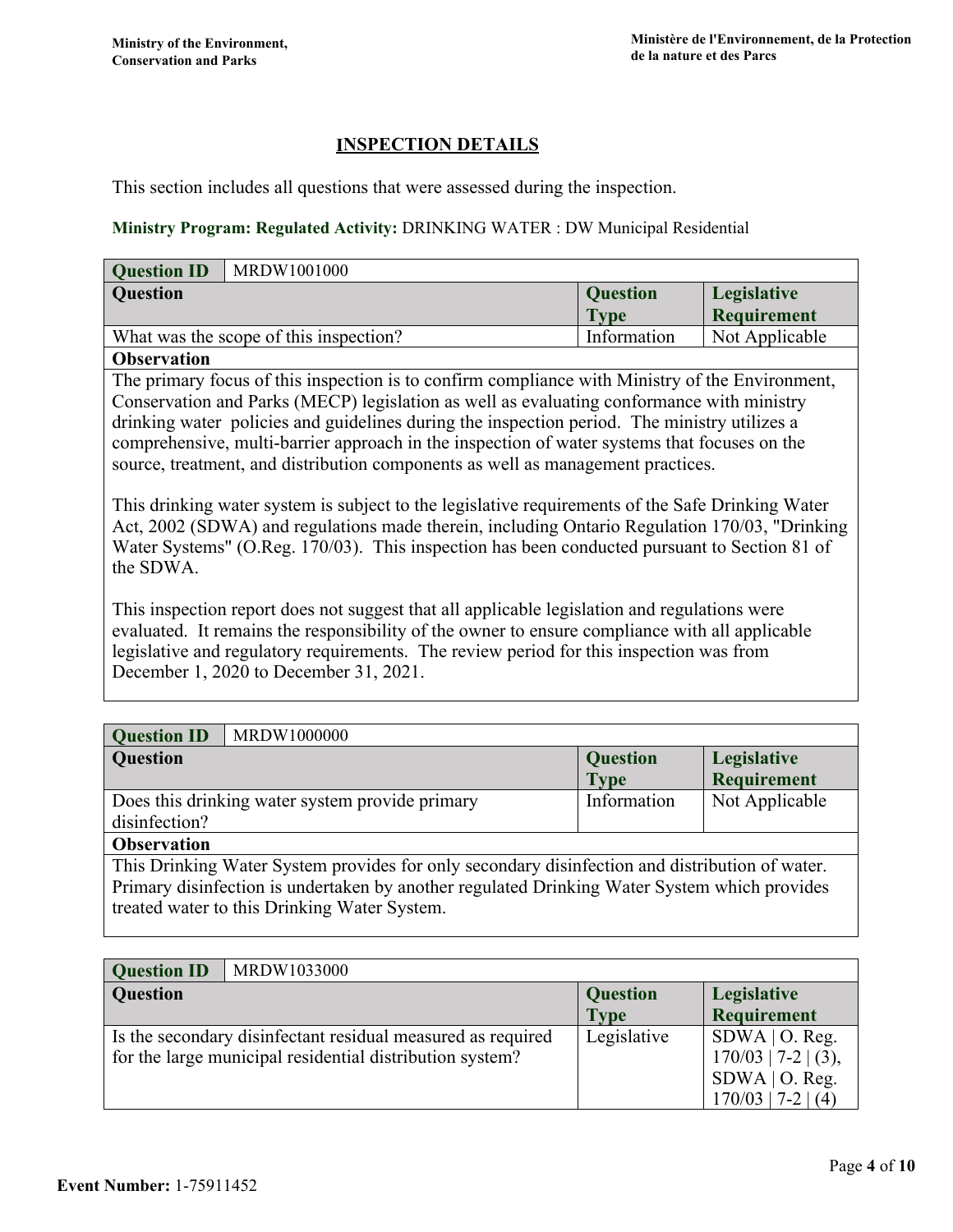The secondary disinfectant residual was measured as required for the distribution system. As per O.Reg. 170/03 s 7-2 (3), the owner/operating authority of a system that provides secondary disinfection shall ensure that at least seven distribution samples are taken each week and are tested immediately for, (a) free chlorine residual, if the system provides chlorination and does not provide chloramination; or (b) combined chlorine residual, if the system provides chloramination. The following rules apply to the distribution samples referred above unless at least one sample is taken on each day of the week: At least four of the samples must be taken on one day of the week, at least 48 hours after the last sample was taken in the previous week. Then, at least three of the samples must be taken on a second day of the week, at least 48 hours after the last sample was taken on the first day of the sampling week. When more than one sample is taken on the same day of the week then each sample must be taken from a different location.

During the inspection review period (December 1, 2020 to December 31, 2021) at least seven distribution samples were collected each week using the 4/3 rule and tested for free chlorine residuals.

| <b>Question ID</b>                                                                     | MRDW1020000                                                |                 |                    |
|----------------------------------------------------------------------------------------|------------------------------------------------------------|-----------------|--------------------|
| <b>Question</b>                                                                        |                                                            | <b>Question</b> | Legislative        |
|                                                                                        |                                                            | Type            | <b>Requirement</b> |
|                                                                                        | Is the owner/operating authority able to demonstrate that, | Legislative     | SDWA   31   (1)    |
|                                                                                        | when required during the inspection period, Form 1         |                 |                    |
|                                                                                        | documents were prepared in accordance with their Drinking  |                 |                    |
| Water Works Permit?                                                                    |                                                            |                 |                    |
| <b>Observation</b>                                                                     |                                                            |                 |                    |
| The owner/operating authority was in compliance with the requirement to prepare Form 1 |                                                            |                 |                    |
|                                                                                        |                                                            |                 |                    |

documents as required by their Drinking Water Works Permit during the inspection period.

| <b>Question ID</b><br>MRDW1025000                           |                 |                    |
|-------------------------------------------------------------|-----------------|--------------------|
| <b>Question</b>                                             | <b>Question</b> | Legislative        |
|                                                             | <b>Type</b>     | <b>Requirement</b> |
| Were all parts of the drinking water system that came in    | Legislative     | SDWA   31   (1)    |
| contact with drinking water (added, modified, replaced or   |                 |                    |
| extended) disinfected in accordance with a procedure listed |                 |                    |
| in Schedule B of the Drinking Water Works Permit?           |                 |                    |
| $\Delta$ hoowyation                                         |                 |                    |

**Observation** 

All parts of the drinking water system were disinfected in accordance with a procedure listed in Schedule B of the Drinking Water Works Permit.

| <b>Question ID</b><br>MRDW1062000                                        |                 |                    |
|--------------------------------------------------------------------------|-----------------|--------------------|
| <b>Question</b>                                                          | <b>Question</b> | Legislative        |
|                                                                          | <b>Type</b>     | <b>Requirement</b> |
| Do records or other record keeping mechanisms confirm that   Legislative |                 | $SDWA$   O. Reg.   |
| operational testing not performed by continuous monitoring               |                 | $170/03$   7-5     |
| equipment is being done by a certified operator, water                   |                 |                    |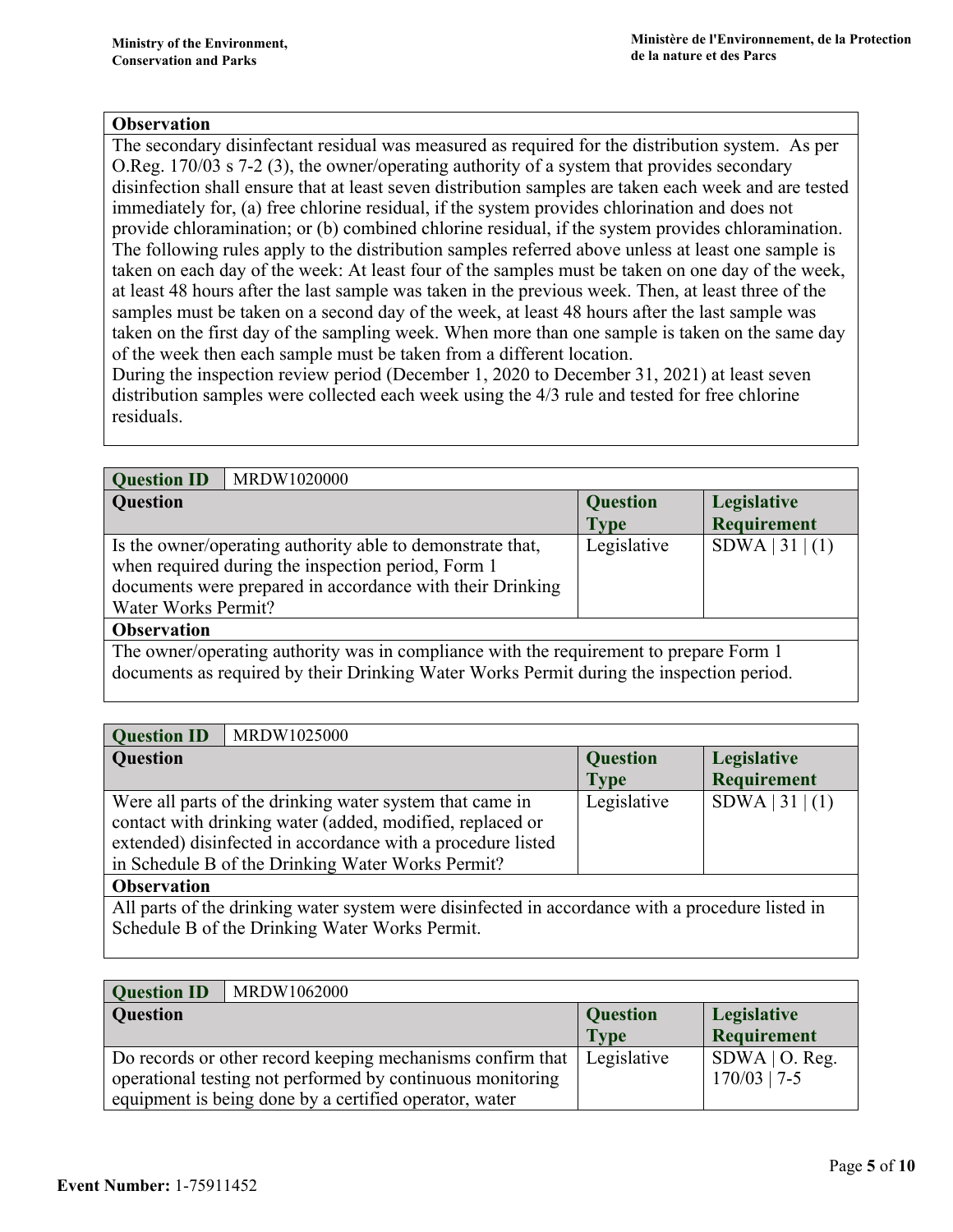| quality analyst, or person who meets the requirements of O.<br>Reg. 170/03 7-5? |  |
|---------------------------------------------------------------------------------|--|
| $\sim$                                                                          |  |

Records or other record keeping mechanisms confirmed that operational testing not performed by continuous monitoring equipment was being done by a certified operator, water quality analyst, or person who suffices the requirements of O. Reg. 170/03 7-5.

| <b>Question</b><br><b>Question</b><br>Legislative<br><b>Requirement</b><br><b>Type</b><br>$SDWA$   31   (1)<br>Do the operations and maintenance manuals meet the<br>Legislative<br>requirements of the DWWP and MDWL issued under Part V<br>of the SDWA?<br><b>Observation</b><br>The operations and maintenance manuals met the requirements of the Drinking Water Works<br>Permit and Municipal Drinking Water Licence issued under Part V of the SDWA. Condition 16.2<br>under Schedule B of Tecumseh's Drinking Water Licence (#040-101, Issue #4 dated May 24,<br>2019) notes that the operations and maintenance manuals shall include (at a minimum) the                                                                                                                                                                                                                                                                                                                                                                                                                                                                                                                                                                                                                                        | <b>Question ID</b><br>MRDW1060000 |  |  |  |
|---------------------------------------------------------------------------------------------------------------------------------------------------------------------------------------------------------------------------------------------------------------------------------------------------------------------------------------------------------------------------------------------------------------------------------------------------------------------------------------------------------------------------------------------------------------------------------------------------------------------------------------------------------------------------------------------------------------------------------------------------------------------------------------------------------------------------------------------------------------------------------------------------------------------------------------------------------------------------------------------------------------------------------------------------------------------------------------------------------------------------------------------------------------------------------------------------------------------------------------------------------------------------------------------------------|-----------------------------------|--|--|--|
|                                                                                                                                                                                                                                                                                                                                                                                                                                                                                                                                                                                                                                                                                                                                                                                                                                                                                                                                                                                                                                                                                                                                                                                                                                                                                                         |                                   |  |  |  |
|                                                                                                                                                                                                                                                                                                                                                                                                                                                                                                                                                                                                                                                                                                                                                                                                                                                                                                                                                                                                                                                                                                                                                                                                                                                                                                         |                                   |  |  |  |
|                                                                                                                                                                                                                                                                                                                                                                                                                                                                                                                                                                                                                                                                                                                                                                                                                                                                                                                                                                                                                                                                                                                                                                                                                                                                                                         |                                   |  |  |  |
| 16.2.1 The requirements of this licence and associated procedures;<br>16.2.2 The requirements of the drinking water works permit for the drinking water system;<br>16.2.3 A description of the processes used to achieve secondary disinfection within the drinking<br>water system;<br>16.2.4 Procedures for monitoring and recording the in-process parameters necessary for the<br>control of any treatment subsystem and for assessing the performance of the drinking water<br>system;<br>16.2.5 Procedures for the operation and maintenance of monitoring equipment;<br>16.2.6 Contingency plans and procedures for the provision of adequate equipment and material to<br>deal with emergencies, upset conditions and equipment breakdown;<br>16.2.7 Procedures for dealing with complaints related to the drinking water system, including the<br>recording of the nature of the complaint and any investigation and corrective action taken in<br>respect of the complaint.<br>A review of Tecumseh's operating manual and standard operating procedures suggests that these<br>conditions appear to be satisfied. All secondary disinfection is provided by the City of Windsor's<br>A.H. Weeks Water Treatment Plant and Tecumseh does not maintain or operate a re-chlorination<br>system. | following:                        |  |  |  |
| <b>Question ID</b><br>MRDW1071000                                                                                                                                                                                                                                                                                                                                                                                                                                                                                                                                                                                                                                                                                                                                                                                                                                                                                                                                                                                                                                                                                                                                                                                                                                                                       |                                   |  |  |  |

| <b>Question</b>                                                                                 | <b>Question</b> | Legislative        |
|-------------------------------------------------------------------------------------------------|-----------------|--------------------|
|                                                                                                 | <b>Type</b>     | <b>Requirement</b> |
| Has the owner provided security measures to protect<br>components of the drinking water system? | <b>BMP</b>      | Not Applicable     |
| <b>Observation</b>                                                                              |                 |                    |
| The owner had provided security measures to protect components of the drinking water system.    |                 |                    |
|                                                                                                 |                 |                    |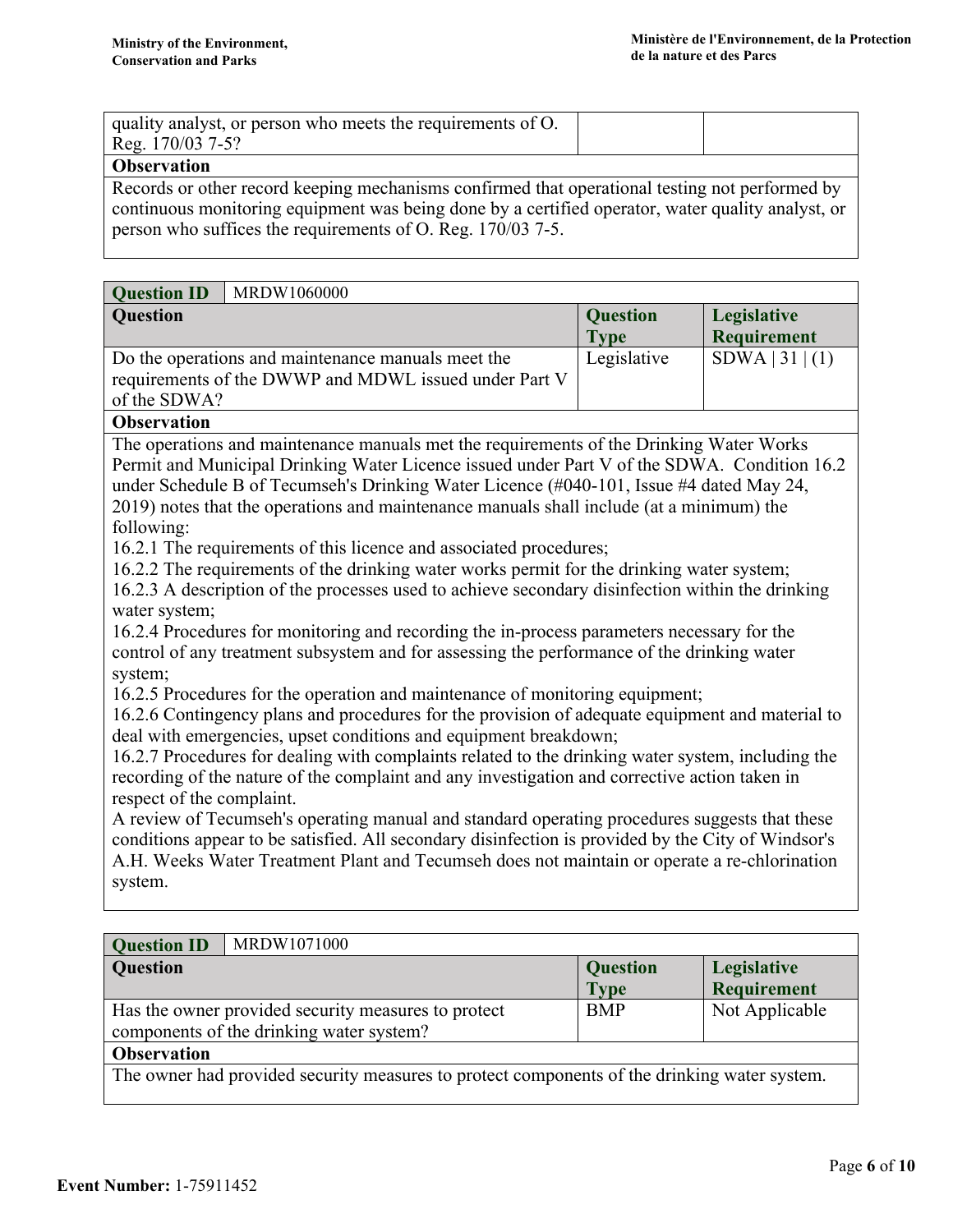| <b>Question ID</b> | MRDW1073000                                                              |                 |                     |
|--------------------|--------------------------------------------------------------------------|-----------------|---------------------|
| <b>Question</b>    |                                                                          | <b>Question</b> | Legislative         |
|                    |                                                                          | <b>Type</b>     | <b>Requirement</b>  |
|                    | Has the overall responsible operator been designated for all             | Legislative     | $SDWA$   O. Reg.    |
|                    | subsystems which comprise the drinking water system?                     |                 | $128/04$   23   (1) |
| <b>Observation</b> |                                                                          |                 |                     |
|                    | The overall responsible operator has been designated for each subsystem. |                 |                     |
|                    |                                                                          |                 |                     |
|                    |                                                                          |                 |                     |

| <b>Question ID</b> | MRDW1074000                                                                                                  |                                |                                         |
|--------------------|--------------------------------------------------------------------------------------------------------------|--------------------------------|-----------------------------------------|
| <b>Question</b>    |                                                                                                              | <b>Question</b><br><b>Type</b> | Legislative<br><b>Requirement</b>       |
|                    | Have operators in charge been designated for all subsystems<br>for which comprise the drinking water system? | Legislative                    | $SDWA$   O. Reg.<br>$128/04$   25   (1) |
| <b>Observation</b> |                                                                                                              |                                |                                         |
| system.            | Operators-in-charge had been designated for all subsystems which comprised the drinking water                |                                |                                         |

| <b>Question ID</b> | MRDW1075000                                          |                 |                    |
|--------------------|------------------------------------------------------|-----------------|--------------------|
| <b>Question</b>    |                                                      | <b>Question</b> | Legislative        |
|                    |                                                      | Type            | <b>Requirement</b> |
|                    | Do all operators possess the required certification? | Legislative     | $SDWA$   O. Reg.   |
|                    |                                                      |                 | 128/04   22        |
| <b>Observation</b> |                                                      |                 |                    |
|                    | All operators possessed the required certification.  |                 |                    |
|                    |                                                      |                 |                    |

| <b>Question ID</b>                                                                                                                                                                                              | MRDW1099000                                                |                 |                    |
|-----------------------------------------------------------------------------------------------------------------------------------------------------------------------------------------------------------------|------------------------------------------------------------|-----------------|--------------------|
| <b>Question</b>                                                                                                                                                                                                 |                                                            | <b>Question</b> | Legislative        |
|                                                                                                                                                                                                                 |                                                            | <b>Type</b>     | <b>Requirement</b> |
|                                                                                                                                                                                                                 | Do records show that all water sample results taken during | Information     | Not Applicable     |
|                                                                                                                                                                                                                 | the inspection review period did not exceed the values of  |                 |                    |
|                                                                                                                                                                                                                 | tables 1, 2 and 3 of the Ontario Drinking Water Quality    |                 |                    |
| Standards (O. Reg., 169/03)?                                                                                                                                                                                    |                                                            |                 |                    |
| <b>Observation</b>                                                                                                                                                                                              |                                                            |                 |                    |
| Records showed that all water sample results taken during the inspection review period did not<br>exceed the values of tables 1, 2 and 3 of the Ontario Drinking Water Quality Standards (O.Reg.<br>$169/03$ ). |                                                            |                 |                    |
|                                                                                                                                                                                                                 |                                                            |                 |                    |

| <b>Ouestion ID</b> | MRDW1096000 |                 |                    |
|--------------------|-------------|-----------------|--------------------|
| <b>Question</b>    |             | <b>Ouestion</b> | Legislative        |
|                    |             | <b>Type</b>     | <b>Requirement</b> |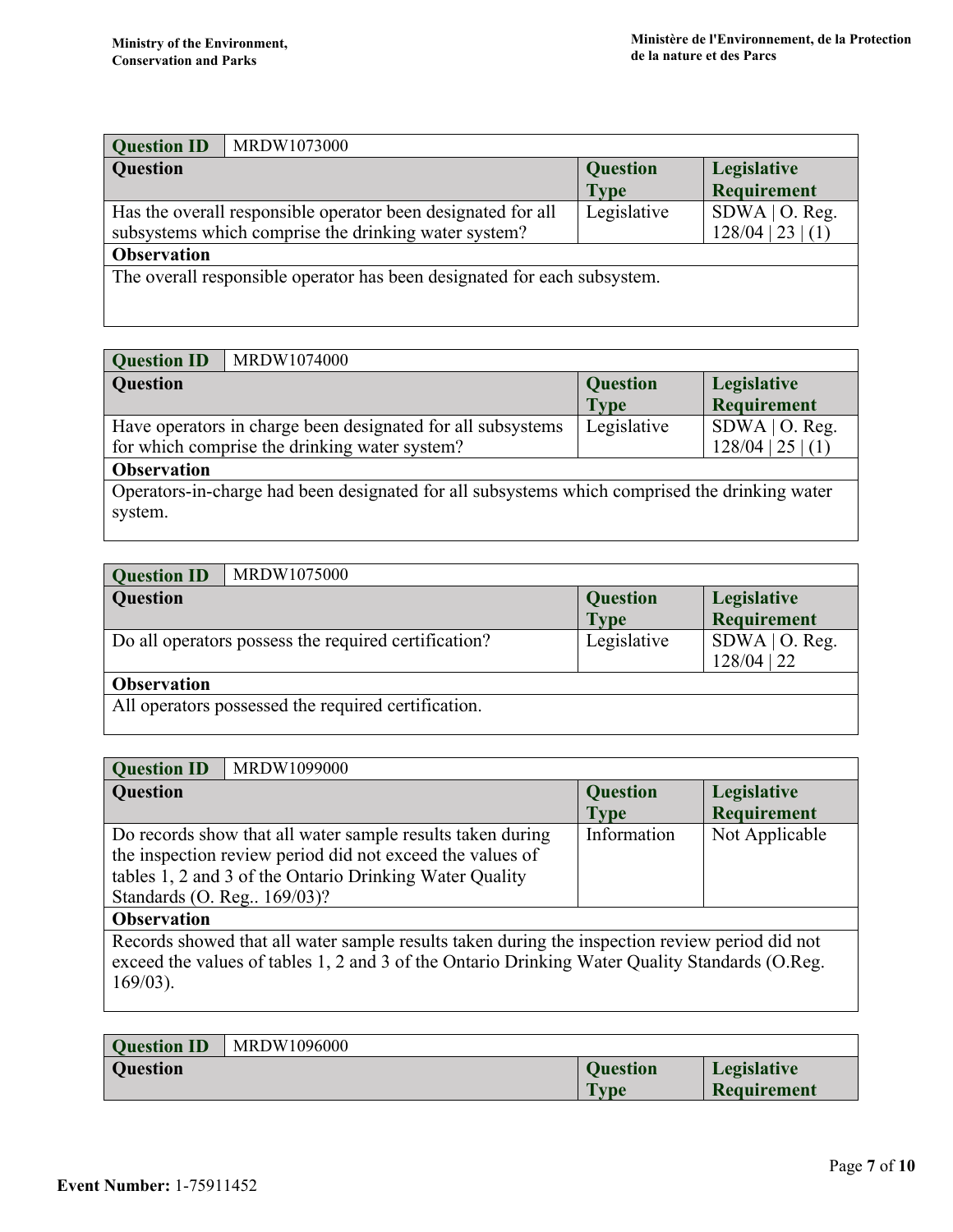| Do records confirm that chlorine residual tests are being | Legislative | $\vert$ SDWA $\vert$ O. Reg. |
|-----------------------------------------------------------|-------------|------------------------------|
| conducted at the same time and at the same location that  |             | $  170/03   6-3   (1)$       |
| microbiological samples are obtained?                     |             |                              |
| Ohservation                                               |             |                              |

Records confirmed that chlorine residual tests were being conducted at the same time and at the same location that microbiological samples were obtained.

| <b>Question ID</b> | MRDW1081000                                                                                          |                                |                                                                                                                                    |
|--------------------|------------------------------------------------------------------------------------------------------|--------------------------------|------------------------------------------------------------------------------------------------------------------------------------|
| <b>Question</b>    |                                                                                                      | <b>Question</b><br><b>Type</b> | Legislative<br><b>Requirement</b>                                                                                                  |
|                    | Are all microbiological water quality monitoring<br>requirements for distribution samples being met? | Legislative                    | $SDWA$   O. Reg.<br>$170/03$   10-2  <br>$(1)$ , SDWA   O.<br>Reg. $170/03$   10-<br>2 (2),SDWA O.<br>Reg. $170/03$   10-<br>2 (3) |
| <b>Observation</b> |                                                                                                      |                                |                                                                                                                                    |
|                    | All microbiological water quality monitoring requirements for distribution samples were being        |                                |                                                                                                                                    |

vater quality monitoring requirements for distribution samples were being met. As per O.Reg. 170/03 s10-2, the owner/operating authority for the system shall ensure that if a system serves 100,000 people or less, at least eight distribution samples, plus one additional sample for every 1,000 people served, are taken every month, with at least one sample being taken each week. Each of the distribution samples collected must be tested for E. coli and total coliforms and at least 25 percent of these samples must be tested for general bacteria population expressed as colony counts on a heterotrophic plate count (HPC). During the inspection review period (December 1, 2020 to December 31, 2021) all microbiological water monitoring requirements for distribution water samples were performed.

| <b>Question ID</b><br>MRDW1086000                                                                                                                                   |                                |                                                                                                                                                                                                                                                                                      |
|---------------------------------------------------------------------------------------------------------------------------------------------------------------------|--------------------------------|--------------------------------------------------------------------------------------------------------------------------------------------------------------------------------------------------------------------------------------------------------------------------------------|
| <b>Question</b>                                                                                                                                                     | <b>Question</b><br><b>Type</b> | Legislative<br><b>Requirement</b>                                                                                                                                                                                                                                                    |
| Are all halo actic acid water quality monitoring<br>requirements prescribed by legislation conducted within the<br>required frequency and at the required location? | Legislative                    | $SDWA$   O. Reg.<br>$170/03$   13-6.1  <br>(1), SDWA   O.<br>Reg. 170/03   13-<br>$6.1$ (2), SDWA<br>O. Reg. $170/03$<br>$13-6.1$ (3),<br>SDWA   O. Reg.<br>$170/03$   13-6.1  <br>$(4)$ , SDWA   O.<br>Reg. 170/03   13-<br>$6.1$   (5), SDWA  <br>O. Reg. $170/03$<br>$13-6.1$ (6) |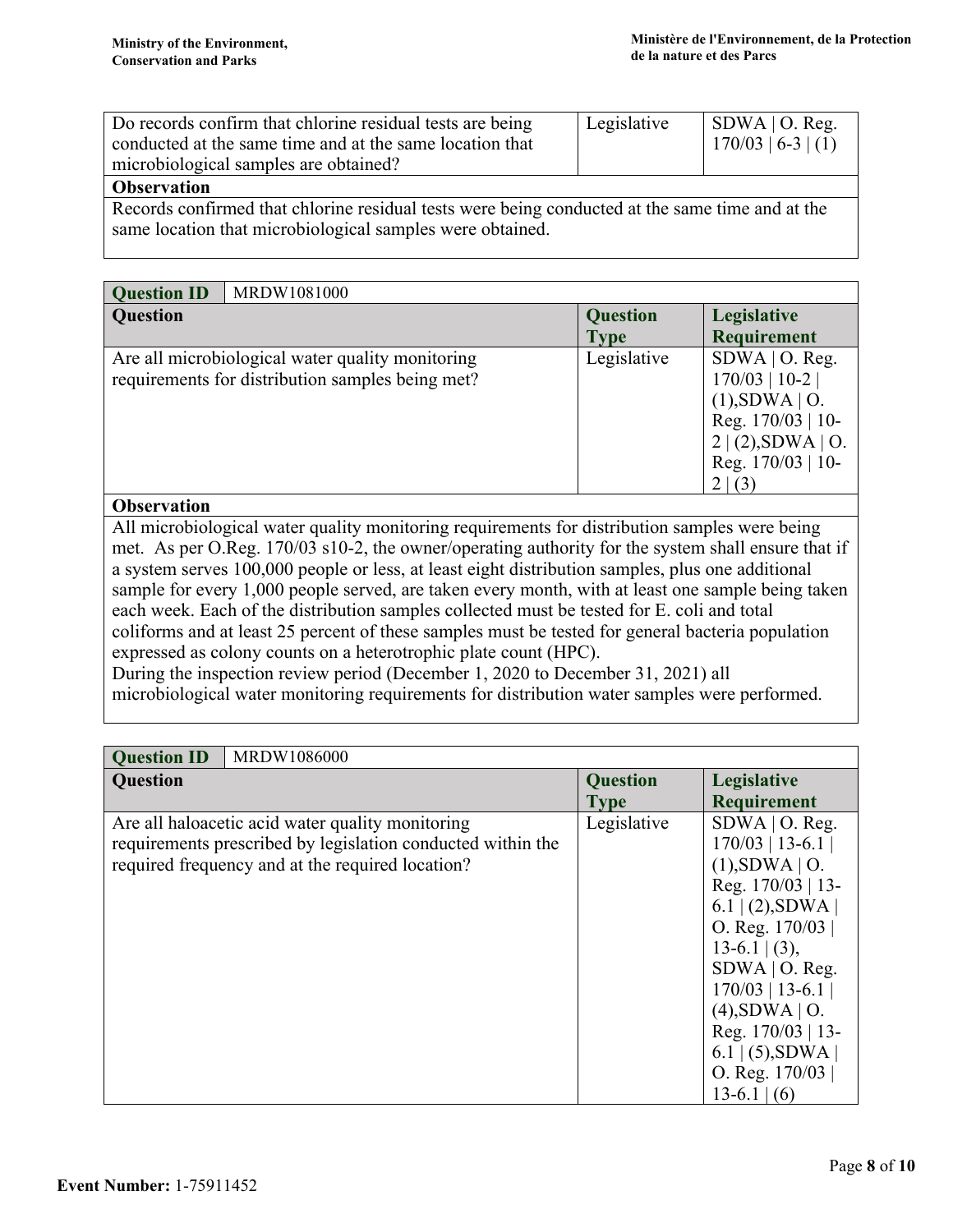All haloacetic acid water quality monitoring requirements prescribed by legislation are being conducted within the required frequency and at the required location. As per O.Reg 170/03 s13- 6.1, the owner/operating authority shall ensure that a minimum of one sample is collected and tested for haloacetic acid (HAA) per calendar quarter.

On January 1, 2020, the O.Reg. 169/03 standard for HAA (80ug/L) came into effect and is expressed as a RAA, where RAA is defined as "the running annual average of quarterly results" for HAA for a drinking water system.

During the inspection review period (December 1, 2020 to December 31, 2021), these HAA samples were collected on Jan. 4, 2021 (HAA result =  $13.3$ ug/L), Apr. 6, 2021 (HAA result =  $6.5$ ) ug/L), July 5, 2021 (HAA result =  $27.3$ ug/L) and Oct. 4, 2021 (HAA result =  $17.2$ ug/L). All of these HAA results were below 80ug/L and the average for the inspection review period was 16.1 ug/L.

| MRDW1087000<br><b>Question ID</b>                           |                 |                       |
|-------------------------------------------------------------|-----------------|-----------------------|
| <b>Question</b>                                             | <b>Question</b> | Legislative           |
|                                                             | <b>Type</b>     | Requirement           |
| Have all trihalomethane water quality monitoring            | Legislative     | $SDWA$   O. Reg.      |
| requirements prescribed by legislation been conducted       |                 | $170/03$   13-6   (1) |
| within the required frequency and at the required location? |                 |                       |
| $\sim$ $\sim$ $\sim$                                        |                 |                       |

#### **Observation**

All trihalomethane water quality monitoring requirements prescribed by legislation were conducted within the required frequency and at the required location. As per O.Reg. 170/03 s13- 6, the owner/operating authority of a system that provides chlorination or chloramination shall ensure that at least one distribution sample is taken in each calendar quarter, from a point in the distribution system that is likely to have an elevated potential for the formation of trihalomethanes (THMs), and have the sample tested for THMs.

During the inspection review period (December 1, 2020 to December 31, 2021), these THM quarterly samples were collected on Jan. 4, 2021 (at 3 locations with a THM average =  $18\mu$ g/L), Apr. 6, 2021 (at 4 locations with a THM average  $= 2 \frac{\text{ln} \chi}{\text{ln}}}$ ), July 5, 2021 (at 2 locations with a THM average =  $34\mu$ /L) and Oct. 4, 2021 (at 3 locations with a THM average =  $37\mu$ /L). The Ontario Drinking Water Quality Standard (ODWQS) for THM is 100 ug/L (expressed as a running annual average of quarterly results). All of the THM results were below 100ug/L and the average for the inspection review period was 26ug/L.

| <b>Question ID</b>                                                         | MRDW1100000                                            |                                |                                   |
|----------------------------------------------------------------------------|--------------------------------------------------------|--------------------------------|-----------------------------------|
| Question                                                                   |                                                        | <b>Question</b><br><b>Type</b> | Legislative<br><b>Requirement</b> |
| during the inspection period?                                              | Did any reportable adverse/exceedance conditions occur | Information                    | Not Applicable                    |
| <b>Observation</b>                                                         |                                                        |                                |                                   |
| There were no reportable adverse/exceedances during the inspection period. |                                                        |                                |                                   |

| <b>Question ID</b> | MRDW1113000 |
|--------------------|-------------|
|--------------------|-------------|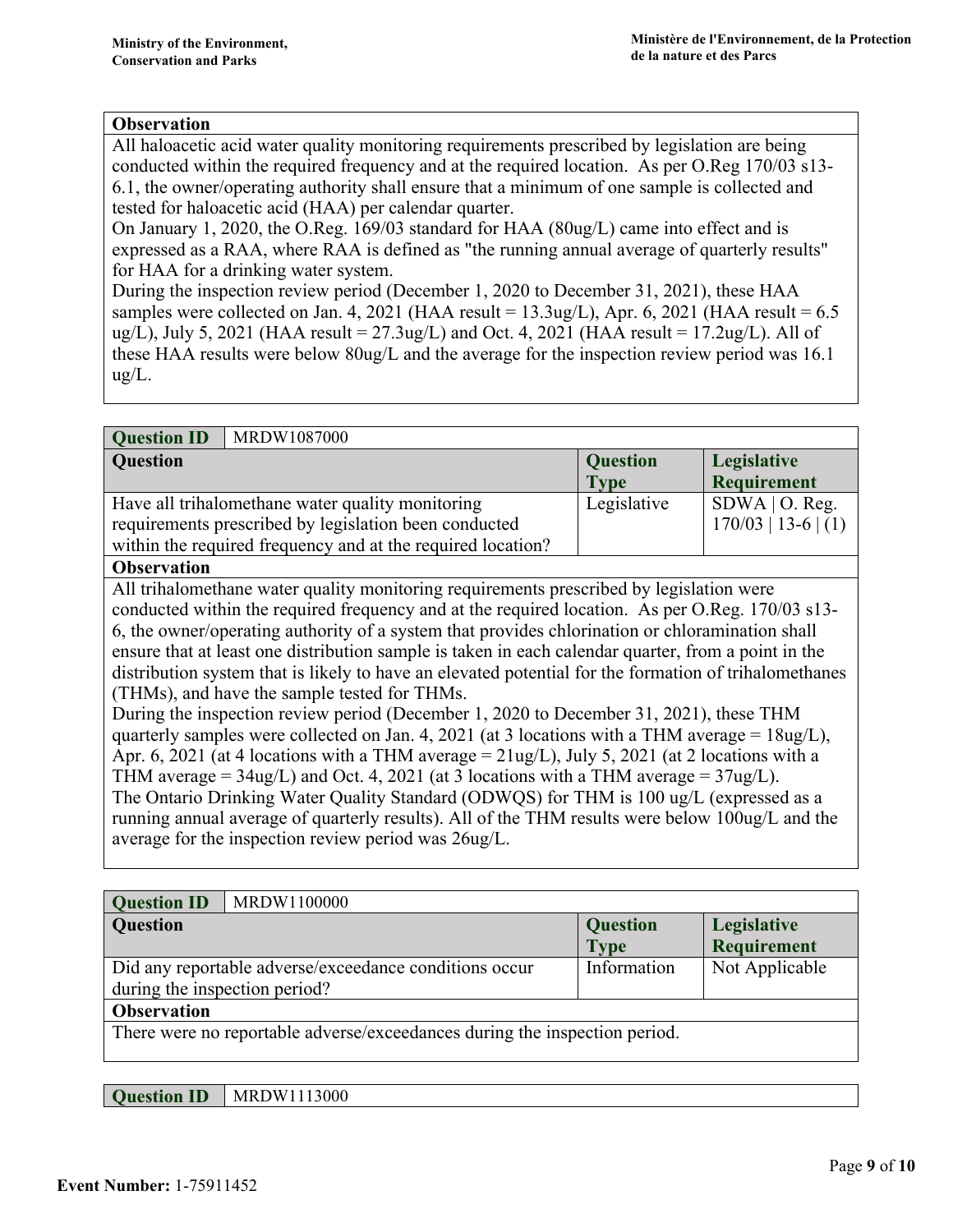| Question                                                                                                                     | <b>Question</b><br><b>Type</b> | Legislative<br>Requirement                |
|------------------------------------------------------------------------------------------------------------------------------|--------------------------------|-------------------------------------------|
| Have all changes to the system registration information been<br>provided to the Ministry within ten (10) days of the change? | Legislative                    | $SDWA$   O. Reg.<br>$170/03$   10.1   (3) |
| <b>Observation</b>                                                                                                           |                                |                                           |
| All changes to the system registration information were provided within ten (10) days of the<br>change.                      |                                |                                           |

| <b>Question ID</b><br>MRDW1059000                             |                 |                    |
|---------------------------------------------------------------|-----------------|--------------------|
| <b>Question</b>                                               | <b>Question</b> | Legislative        |
|                                                               | <b>Type</b>     | <b>Requirement</b> |
| Do the operations and maintenance manuals contain plans,      | Legislative     | $SDWA$   O. Reg.   |
| drawings and process descriptions sufficient for the safe and |                 | $128/04$   28      |
| efficient operation of the system?                            |                 |                    |
| <b>Observation</b>                                            |                 |                    |

The operations and maintenance manuals contained plans, drawings and process descriptions sufficient for the safe and efficient operation of the system.

| <b>Question ID</b>                                                        | MRDW1061000                                               |                                |                                                                                                                                                                                                                                                                                                           |  |
|---------------------------------------------------------------------------|-----------------------------------------------------------|--------------------------------|-----------------------------------------------------------------------------------------------------------------------------------------------------------------------------------------------------------------------------------------------------------------------------------------------------------|--|
| <b>Question</b>                                                           |                                                           | <b>Question</b><br><b>Type</b> | Legislative<br><b>Requirement</b>                                                                                                                                                                                                                                                                         |  |
| information?                                                              | Are logbooks properly maintained and contain the required | Legislative                    | $SDWA$   O. Reg.<br>$128/04$   27   (1),<br>SDWA   O. Reg.<br>$128/04$   27   (2),<br>$SDWA$   O. Reg.<br>$128/04$   27   (3),<br>$SDWA$   O. Reg.<br>$128/04$   27   (4),<br>SDWA   O. Reg.<br>$128/04$   27   (5),<br>SDWA   O. Reg.<br>$128/04$   27   (6),<br>$SDWA$   O. Reg.<br>$128/04$   27   (7) |  |
| <b>Observation</b>                                                        |                                                           |                                |                                                                                                                                                                                                                                                                                                           |  |
| Logbooks were properly maintained and contained the required information. |                                                           |                                |                                                                                                                                                                                                                                                                                                           |  |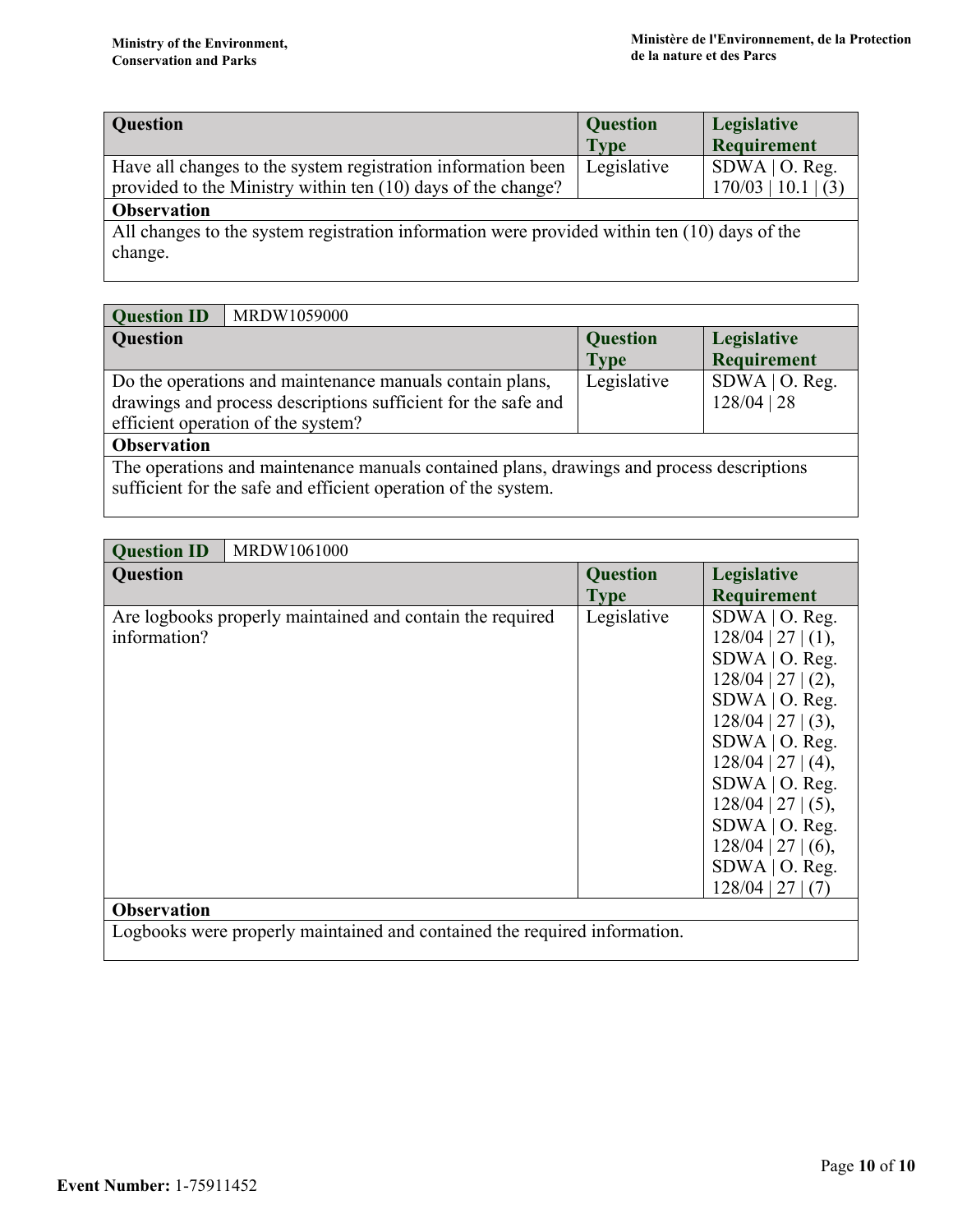

**Ministry of the Environment, Conservation & Parks Drinking Water System Inspection Report Appendix A**

<span id="page-13-0"></span>**Stakeholder Appendix**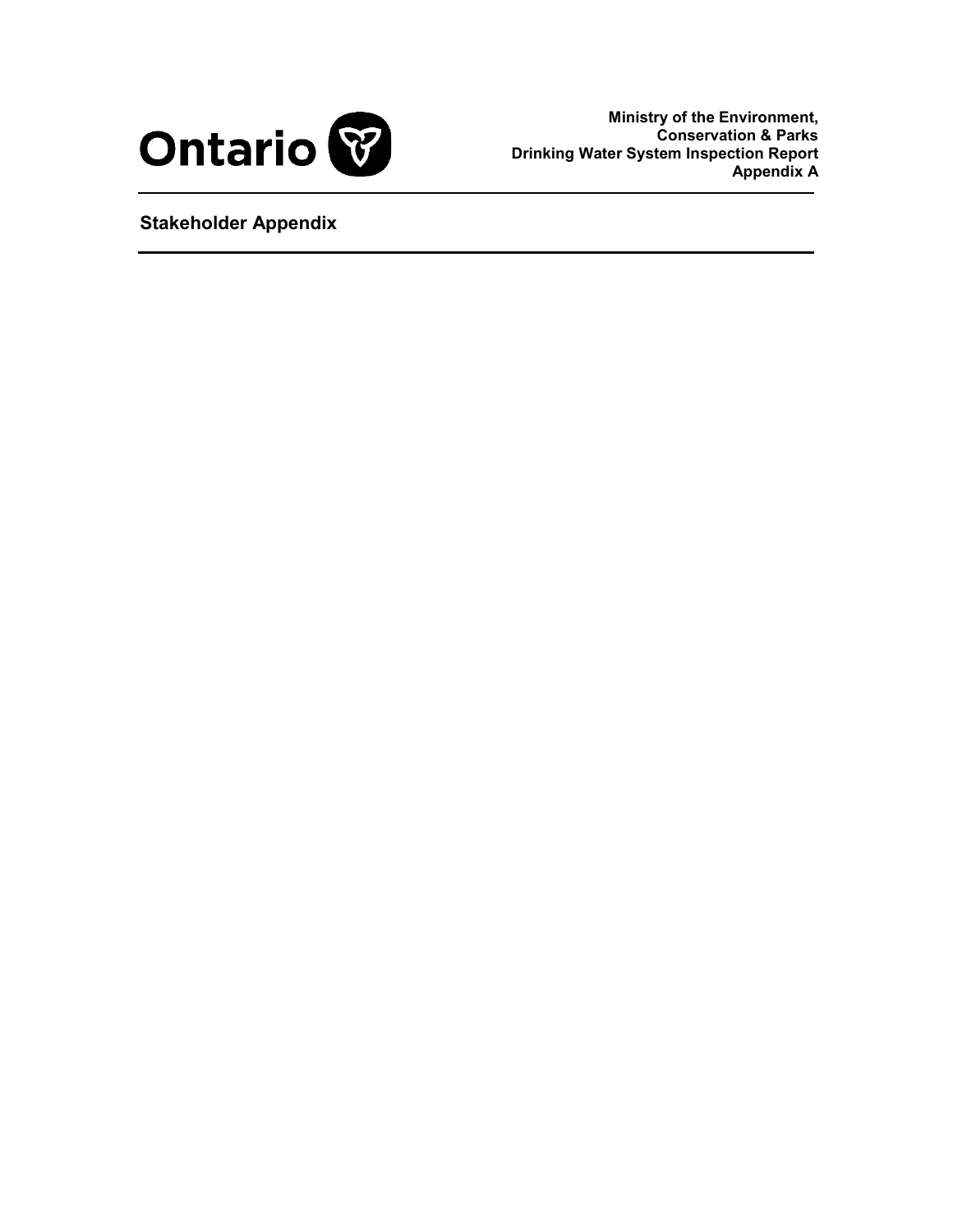# **Key Reference and Guidance Material for Municipal Residential Drinking Water Systems**

Many useful materials are available to help you operate your drinking water system. Below is a list of key materials owners and operators of municipal residential drinking water systems frequently use.

To access these materials online click on their titles in the table below or use your web browser to search for their titles. Contact the Ministry if you need assistance or have questions at 1-866-793- 2588 or [waterforms@ontario.ca](mailto:waterforms@ontario.ca).

For more information on Ontario's drinking water visit [www.ontario.ca/drinkingwater](http://www.ontario.ca/drinkingwater)



| <b>PUBLICATION TITLE</b>                                                                                                                         | <b>PUBLICATION</b><br><b>NUMBER</b> |
|--------------------------------------------------------------------------------------------------------------------------------------------------|-------------------------------------|
| <b>FORMS:</b><br>Drinking Water System Profile Information<br><b>Laboratory Services Notification</b><br><b>Adverse Test Result Notification</b> | 012-2149E<br>012-2148E<br>012-4444E |
| Taking Care of Your Drinking Water: A Guide for Members of Municipal Councils                                                                    | Website                             |
| Procedure for Disinfection of Drinking Water in Ontario                                                                                          | Website                             |
| Strategies for Minimizing the Disinfection Products Trihalomethanes and Haloacetic Acids                                                         | Website                             |
| <b>Filtration Processes Technical Bulletin</b>                                                                                                   | Website                             |
| <b>Ultraviolet Disinfection Technical Bulletin</b>                                                                                               | Website                             |
| Guide for Applying for Drinking Water Works Permit Amendments, & License<br>Amendments                                                           | Website                             |
| Certification Guide for Operators and Water Quality Analysts                                                                                     | Website                             |
| <b>Guide to Drinking Water Operator Training Requirements</b>                                                                                    | 9802E                               |
| Community Sampling and Testing for Lead: Standard and Reduced Sampling and Eligibility for<br>Exemption                                          | Website                             |
| Drinking Water System Contact List                                                                                                               | 7128E01                             |
| Ontario's Drinking Water Quality Management Standard - Pocket Guide                                                                              | Website                             |
| <b>Watermain Disinfection Procedure</b>                                                                                                          | Website                             |
| List of Licensed Laboratories                                                                                                                    | Website                             |